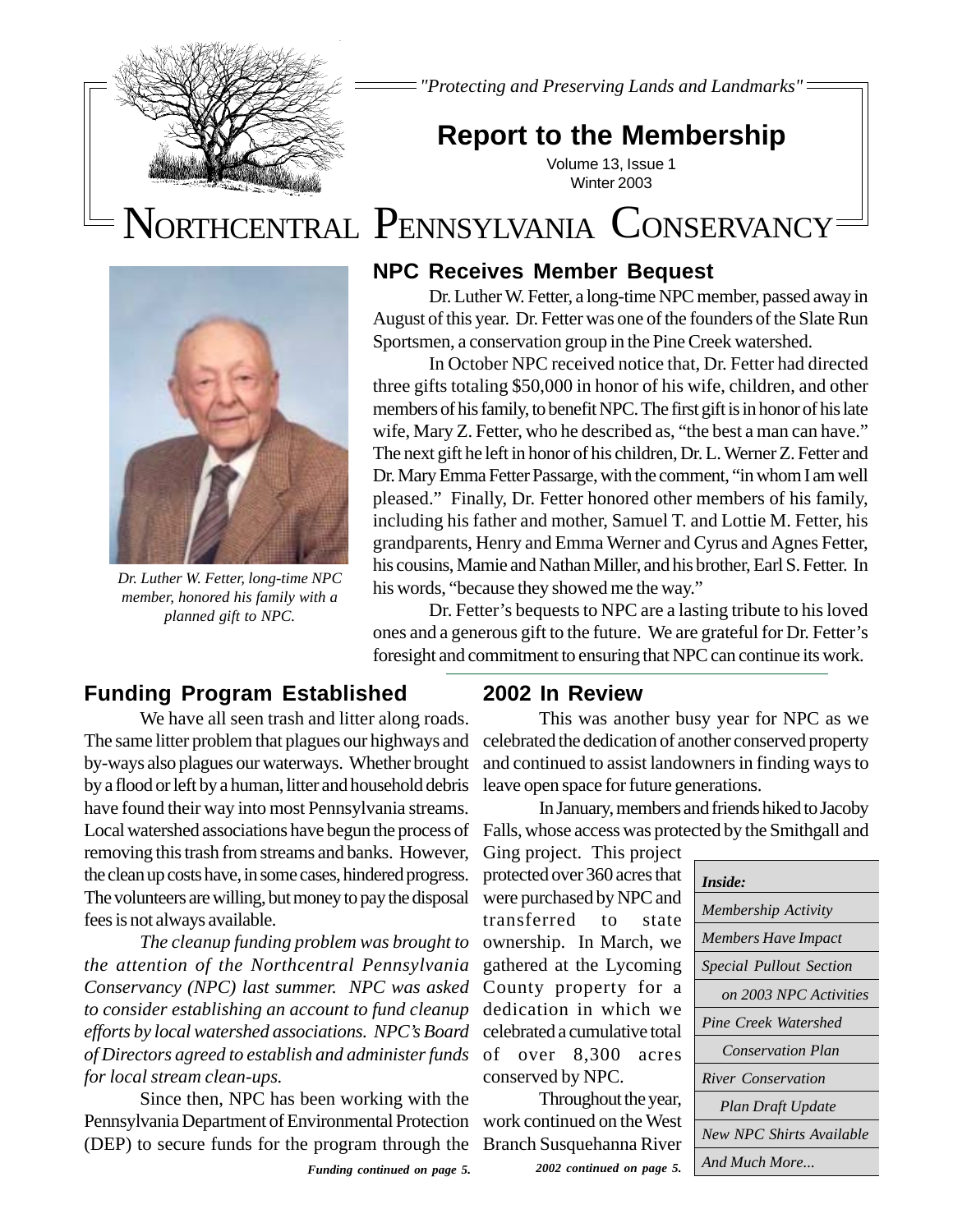## **Membership Activity from 9/1/2002 through 11/30/2002**

### **CORPORATE MEMBERS Bald Eagle (\$2,000+)**

PPL Corp./Montour Preserve

**American Kestrel (\$500-749)** First Columbia Bank & Trust Co. Lycoming Co. Conservation Dist.

### **Small Business (\$100-499)**

First National Bank of Berwick Lewis Lumber Products Inc. Patterson Lumber Co. Inc. Woolrich Inc.

### **GENERAL MEMBERS Black Bear (\$500-999)** Les & Adrienne Noelk

### **White-tailed Deer (\$250-499)**

Dr. John & Jean Burks Dr. Kim Herrman Oscar W. Knade Jr. Mel & Susan Lewis Alan Viani & Jane Morgenstern Ernie Wheeland W. Holmes & Enid Yealy

### **Black Cherry (\$100-249)**

Donald & Elizabeth Brobst Dr. & Mrs. Bruce Burns

Fred W. Dochter



Kevin Drewencki Dr. Werner & Anna Martha Fetter Jeffrey Finke Michael R. & Teri H. Fisher Jane Y. Herald Mr. & Mrs. Seth Keller Rod & Sue Keller Andrew C. Lyon Mr. & Mrs. John E. Person Jr. Pine Creek Headwaters Protection Group Pine Creek Preservation Assoc. Lance E. Robson Christine M. Sleboda Steven Uzupis Paul O. & Patricia Wentzler Phillip Zimmerman

### **Red Oak (\$50-99)**

Marguerite Bierman Bruce & Betty Buckle Rose M. Choate Melissa Christ Mr. & Mrs. Richard H. Confair William & Joyce Davis Glenn Davis Mrs. Anne Donnelly Victor & Tamara Eberly Mary R. Engel

Theodore S. Larson Jr. March Jr. March Jr. March Jr. March Jr. March Jr. March J

Neil & Shirley Polster Ms. Ruth Rode Victoria J. Romeo MD Merle M. Thomas D. Richard & Shirley Wenner Michael & Mary Wolf Robert & Linda Yowell

### **Sugar Maple (\$35-49)**

Carl & Marti Barlett James R. & Sandra L. Watson Mr. & Mrs. Arnold E. Burrows Jr. Joshua & Vivian First A. Roy Flanigan III Lycoming Audubon Society Paul Martis Jack & Joan McKee Barbara Sonies Michael & Sybil Stershic Dr. Donald Stuart David & Barbara Weaver Dr. Mel & Gail Zimmerman

### **White Pine (\$25-34)**

George L. & Penny H. Bower Paul W. Duck Jack & Linda Gettys Joanne B. May Dr. Douglas Wion Evelyn Bodle Molly Costello Duane & Denise Daniels Larry & Maggie Emery Dave & Lisa Engle Rev. Andrew France John & Cheryl Gerwin Frances Kuntz Jay Leatherman Charlotte Mengel (gift of Jim & Cindy Bower) John C. & Mary Metz Michael D. Miller Morris Arboretum Stash & Helene Nawrocki Ken & Jan Oden Howard Parks Restless Oaks Restaurant/ James H. Maguire Bill & Ann Roll William S. Seward Susquehannock Lodge John A. Troisi B. J. Van Ess Jerry & Mary Ann Zeidler

### **MEMORIALCONTRIBUTIONS**

*In Memory of Bill Hosler* by Sheryl Hosler by Charlie & Helen Schwarz

*In Memory of Dean Fisher* by the Marguerite Carl Smith Foundation

*In Memory of Dr. George E. Fissel* by W. Holmes & Enid Yealy

*In Memory of Bernette Kathryn Fitzgerald* by Mark & Lori Romanias and Marie & Lynn Pfeil

**Donation of Legal Services** by *Carl E. Barlett* (McCormick Law Firm)

### **It's Now Easier to Make Gifts to NPC**

In today's busy world, many of us no longer rely on a traditional checkbook for payments and purchases. With the prevalence of debit cards and automatic payments, you may not even open your checkbook more than a few times each month. With the way consumers spend their money changing more each day, we have decided to offer an easier way for you to make gifts to NPC or purchase merchandise.

From now through the end of June, we will be offering members and friends the opportunity to make their membership gifts and merchandise purchases with MasterCard and Visa. We are also offering the opportunity to divide your membership gift into six monthly installments charged to your card, starting in January. **If this service is popular, we will continue to accept credit cards, and will offer twelve-month membership installments.**

If you would like to use your credit card to make a gift or purchase with NPC, give us a call at 570-323- 6222, and we will be happy to help you.

### **Members Have Impact at NPC**

Because NPC is a member-supported nonprofit organization, members are vital to its survival and successful operation. Beginning in September, an internship was created with the purpose of examining current member benefits and expanding upon them. Through this internship, it has become apparent that members are having a big impact on the progress of projects and helping the organization to continue to do great things.

*You should also be aware that we update our website to include current news releases about NPC on a regular basis, so keep yourself informed by clicking on www.npcweb.org. Remember that the staff is here to answer any questions you may have and to take your suggestions on how we can improve. If you would like to become more involved, please contact us! As always, thank you for supporting NPC.*

(Editor's Note: Our fall intern, Natalie Kittel, submitted this article. Natalie worked very hard this semester to compile membership information and make recommendations on how we can better serve you. Many thanks to Natalie for all of her hard work this semester. We wish her the best as she graduates from Lycoming College in May!)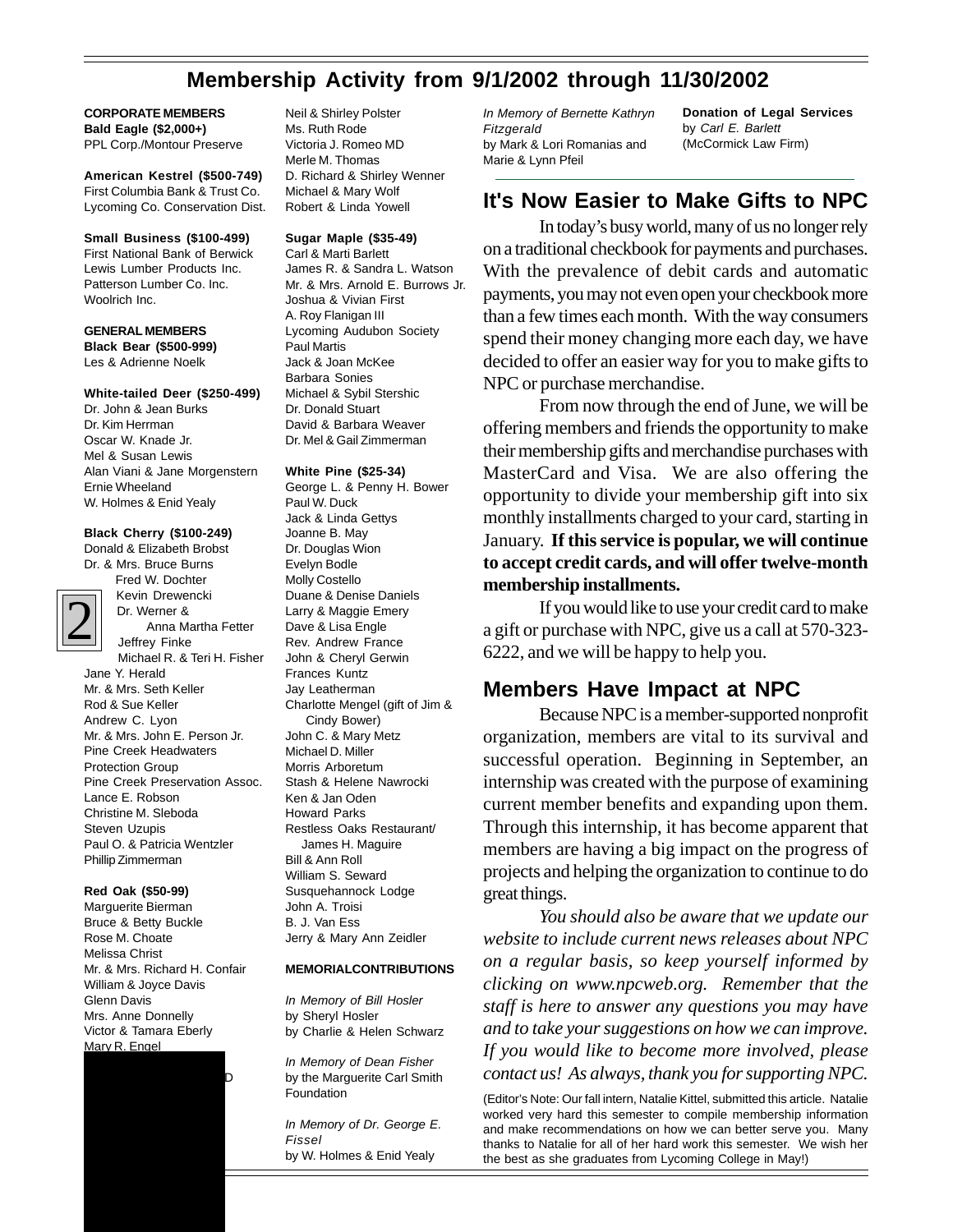## **2003 Packed with NPC Events**



2003 is going to be an exciting year for NPC members and friends. We have planned a series of events that includes something for everyone. Whether you enjoy hiking, biking, canoeing, music, food or photography, we have an event for you.

This section of the newsletter is designed so you can pull it out and refer to it throughout the year. If you have questions, or need additional information on any of these events, please contact Julie Adams at 570-323-6222 or jadams@npcweb.org.

## **Celebrity Waiter Night**

Chase away the winter blahs with a fun evening out to support NPC's mission! Once again, through the generosity of the Peter Herdic House, and Gloria and Marcia Miele, we bring you celebrities, food and a great evening out. This year's waiters can't wait to serve you your favorite dishes. This event is always popular, because it is such a fun, easy way to support NPC.

This event will take place the evening of March 14. For seating availability, or to make reservations, contact the Peter Herdic House at 570-322-0165.

## **Earthday Celebration**

If you haven't been to one of our Earthday Celebrations at Franco's, mark your calendar to be there this year. What better way to show support for NPC while having a good time, than to spend the evening at Franco's enjoying good food and music?

Last year, Franco's was packed, as musicians the likes of Ted Lyon, Jr., David Lynn, and Lauren Johns rocked the house. This year promises to be just as exciting – we'll have live music, Earthday trivia and special NPC prizes. A \$5 cover charge at the door will go directly to benefit NPC.

A special thank you to Fred Daniele and the folks at Franco's for organizing this event again this year!

## **Photography Contest**

We serve a beautiful region, and the landscape and wildlife that inhabit this region often present opportunities to take memorable photos. With that in mind, we are sponsoring a photography contest in conjunction with Little Pine State Park's Annual Fall Field Days on Saturday, October 11. This is an opportunity for amateur photographers to share their special photos of the region with the public, and compete for honors.

More information on the contest will follow in upcoming newsletters, but in the meantime, dust off your camera and start looking for that perfect shot!

## **Spring Canoe Outing**

No equipment needed! On Saturday, May 17, our Spring Canoe Outing will give you the chance to float along the Susquehanna in one of Canoe Susquehanna's 26' long canoes. Maybe you have always wanted to be out on the river, but don't own a canoe. Or perhaps you would enjoy a trip down the Susquehanna, but would rather not have the hassle of loading and unloading boats. This is the perfect opportunity to enjoy a fun trip without the headaches. A professional guide to ensure your safe and enjoyable trip will man each canoe.

We will leave our cars in Muncy, and Canoe Susquehanna will shuttle participants to the drop-in point

3 in Montoursville. Then, we will spend the morning on a leisurely trip back to Muncy on the Susquehanna. The section of the Susquehanna River running from Montoursville to Muncy is unique because there is no road along that section. We will have the chance to see wildlife, traces of the old canal, and parts of the old canal wall.

Pre-registration is required, and the cost of the journey will be \$20. Because we must limit the number of participants in the big canoes to 22, we will limit registration to members and their guests until March 1. After March 1, registration will be open to the public.

Because the trip will involve some paddling of the canoes, this trip will be limited to participants over 13 years of age.

It is recommended that participants bring the following items along with them for the journey: a nonalcoholic beverage of your choice, a snack, sun hat/ sunglasses, glasses strap, and sunscreen. It is also recommended that participants wear shoes that can get muddy and lower-leg gear that can get wet. Preregistration is required. To make reservations, please call Julie Adams at 570-323-6222. Remember, the number of reservations is limited to 22, so call early to reserve your spot!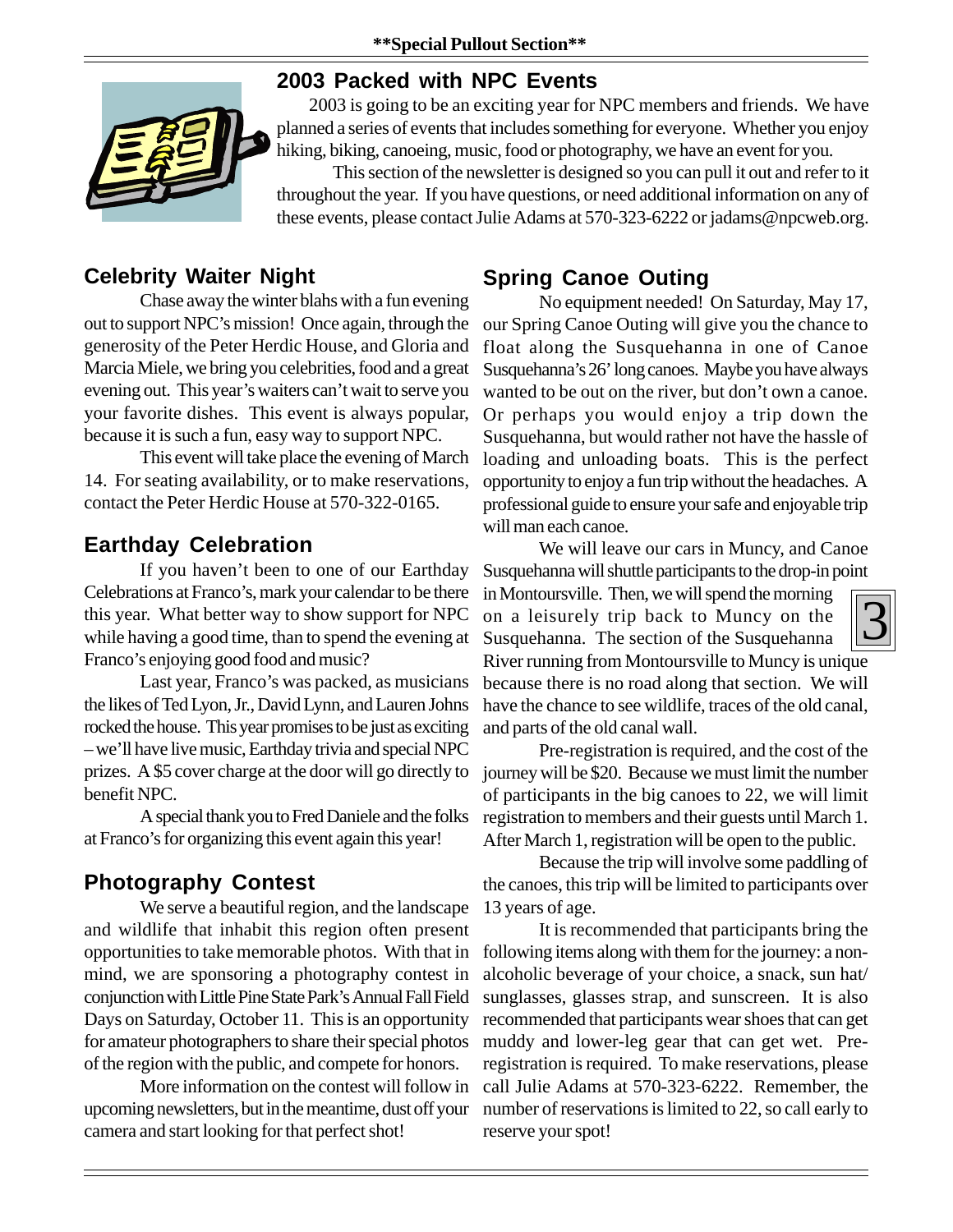### **Series of Hikes Planned**

Once again, our fearless hike leader Ruth Rode will guide hikes of varying levels of difficulties throughout the area. All hikes are free and open to the public.

\*Saturday, May 3 - Farrandsville River Cliffs Hike. This hike was previously offered in September 2002, but heavy rain deterred us. We decided to give those interested another chance to participate, and hopefully the weather will cooperate!

\*Saturday, July 12 - we will again partner with the Eagles Mere Conservancy to offer a hike on the Butternut Trail. This trail features views of the Flynn Property, a project NPC closed the books on in 1993.

\*Saturday, September 13 - hike to view vistas from the West Branch Wilderness and Hyner Run View.

For all of these hikes we recommend that participants wear sturdy hiking shoes and appropriate hiking attire. For hike meeting times and locations contact NPC at 570-323-6222.

## **Bloomsburg Area Member Reception**

# Mark your calendars now and plan to join us



just before the holidays for the 2nd Annual Bloomsburg Area Member Reception. This year, the gathering will take place on Wednesday, November 12 from 4:30 to 6:30 p.m. at Magee's Main Street Inn, Main Street, Bloomsburg. Stop in after work for some

punch, hors d'oeuvres, and updates on current and past projects.

## **Tioga County Dinner**

The Tioga County Dinner will be held the evening of Monday, October 20 at the Penn Wells Hotel this year. Please mark your calendars and plan to join us, as we share some updates with our Tioga County members. Members and friends outside of Tioga County are welcome to join us at the dinner as well. More information on the dinner's program and registration will be included in future newsletters.

## **Photography Workshop Offered**

We are currently in the process of organizing a two-day nature photography workshop to take place at Montour Preserve this summer. Jerry Ziedler, local nature photographer, will facilitate the workshop. As we iron out the details, we will post additional information on the website, and we will have registration information in the next issue of the newsletter.

## **Clinton County Dinner**

We *will* be holding a Clinton County gathering this year. Look in the next issue of the newsletter for date, time, and reservation information. We will also post this date on the website as soon as we have it.

## **Annual Dinner & Meeting**

Plan to join us on the evening of Tuesday, May 6 as we gather to thank NPC members and volunteers, and enjoy an evening out at DiSalvo's Restaurant.

## **Pine Creek Rail Trail Bike Trip**

Join us for a 16-mile journey through one of the most beautiful recreational trails in our area! On Saturday, June 28, we will tour the Pine Creek Rail Trail from Darling Run to Blackwell. Our guide for the trip will be Weldon Cohick, Jr. Weldon, who puts 3,000 miles on his bike each year, has volunteered for DCNR on the Rail Trail since its opening in 1996. He holds the record for the number of trips through the Pennsylvania Grand Canyon at 237! Weldon has given tours to many groups throughout the years, and will provide us with his colorful commentary on the many features along the trail.

Participants of all skill levels are welcome and encouraged to participate. We recommend that you bring sunglasses, sunscreen, water and a bagged lunch.

Bike rentals are available through Pine Creek Outfitters. Cost of bike rental for the day is \$22, and includes shuttle from Blackwell back to our starting point. Shuttle-only tickets are also available for those interested, at a cost of \$10. Rental and shuttle reservations should be made by calling the NPC office to ensure these rates.

Pre-registration is required, and all participants must sign a waiver prior to the start of our journey. Those under 18 years of age must have a waiver signed by their parent or guardian prior to the outing.

Those interested in carpooling from NPC's Williamsport office should contact Julie Adams (570- 323-6222 or jadams@npcweb.org) prior to June 28. For more information, to register, or to make reservations for bike rentals/shuttle tickets, contact the NPC office.

For more information on the rail trail, check out these websites: http://www.dcnr.state.pa.us/rails/ pinect.html and http://www.pinecrk.com/bike/bike.html.



The **NPC Golf Tournament** will be held Monday, September 15 at the Williamsport Country Club. More details to follow.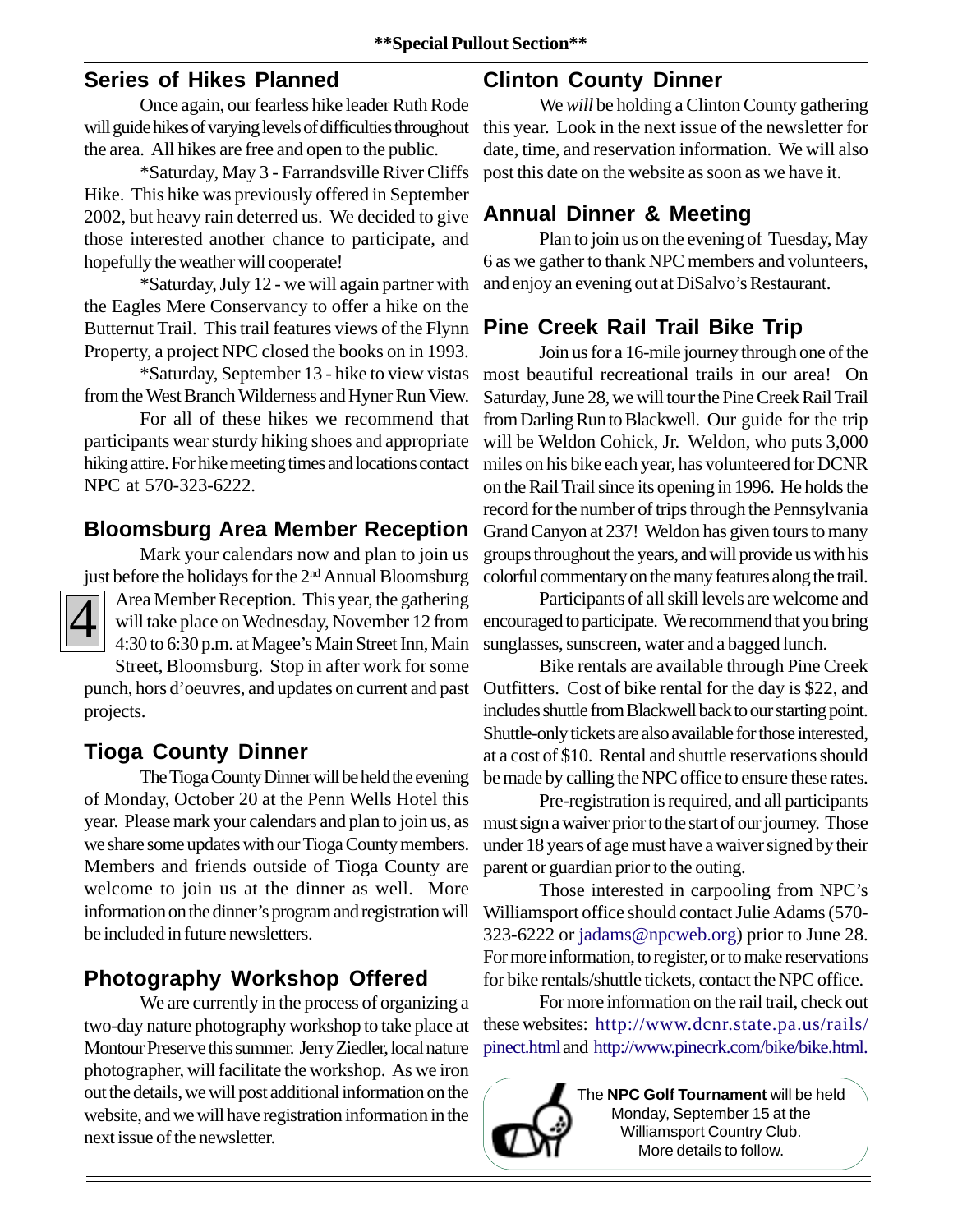### *FUNDING PROGRAM continued from page 1.*

Community Environmental Partnership Program. NPC will also look at various sources of grant funding to ensure its headwaters west of Galeton in Potter County, to the as many stream miles as possible can be cleaned. NPC has already received \$7,500 for the program and is working to distribute the money for eligible projects.

Watershed associations in NPC's twelve-county coverage area, plus those located in Cameron and Clearfield counties, are eligible to apply. This geographic area overlaps with the watershed team approach being used by DEP and will allow for easier information NPC has been invited to serve on the steering committee distribution and cooperation.

a simple two-page application to NPC's office, and a map that depicts the location of the proposed clean-up. Applications will be reviewed, and those meeting the requirements will be funded on a first-come, first-serve basis. In order to provide as many groups as possible with the opportunity to participate, each watershed association is eligible for funding for two clean-ups/year.

Watershed associations interested in more information or obtaining an application should visit NPC's website (www.npcweb.org/stream.html), or contact the office (570-323-6222). Watershed associations awarded funding and their clean-up efforts will be are set and locations secured, that information will featured in future newsletters and on NPC's website.

Conservation Plan. Although the draft plan was not presented in 2002, it should be unveiled in early 2003. When the final copy is complete, municipalities along the study corridor can apply for state grants of up to 50% of the cost of projects listed in the plan.

Inquiries from landowners continued, and we assisted over 18 property owners with information on conservation options. We anticipate a number of conservation easements will come to fruition in 2003.

NPC also provided educational opportunities to both members and the public. We offered a maple sugaring outing, a paddling clinic, an art program featuring wildlife artist Ken Hunter at Montour Preserve, and several guided hikes.

Our fundraising events this year included Celebrity Waiter Night, the annual dinner, the Autumn Classic Golf Tournament, an art exhibit, and a cheesecake sale.

2003 promises to be even busier as the awareness of the value of conservation here in northcentral Pennsylvania continues to grow!

### **NPC Participates In Pine Creek Plan**

To apply for funds, eligible groups should submit Creek will not look at just the creek, but the entire Pine Creek is one of Pennsylvania's jewels. From gorge it forms in Tioga County, to the villages that dot its bank in Lycoming County, Pine Creek means many things to many people. Because Pine Creek is such an important resource to so many people, the Endless Mountains Resource Conservation and Development Council (Endless Mountains RC&D) is leading an effort to develop a river conservation plan for the Pine Creek Watershed. for this project. The river conservation plan for Pine watershed. Things are just beginning with this project; look for more information in upcoming newsletters.

### **Conservation Plan Progress**

In the last issue of the newsletter, we wrote that we anticipated having a draft plan ready for review in January 2003. We were overly optimistic. The Department of Conservation and Natural Resources' review of the draft plan took longer than anyone (including the Department) thought it would. The meetings will not be held in January. However, when dates

be sent out to everyone on our mailing list.



### **NPC T-Shirts Available**

 Thanks to Mountain Graphics, located near Wellsboro, we have great new screen printed tee-shirts! These super tees come in a wide variety of colors and sizes (we sizes for the whole family). They feature the NPC tree logo, screen printed on the front in either ivory or black ink. Most are 100% cotton, and a few are 50/50 blends. We have color groupings of blues, greens, reds, purples, white, black, and neutrals. Cost of the tees is only \$12 for most sizes.

To purchase, simply fill out the form included with this newsletter and return it to NPC, 320 E Third Street, 2<sup>nd</sup> Floor, Williamsport PA 17701. You may also stop in and purchase shirts at the NPC office.

### **Annual Appeal Update**

As of our publication deadline, we were well on our way to reaching our goal of \$8,000 for the Annual Appeal, thanks to the generosity of our members and friends. If you contributed this year, please accept our heartfelt thanks for your continued support.

*<sup>2002</sup> continued from page 1.*